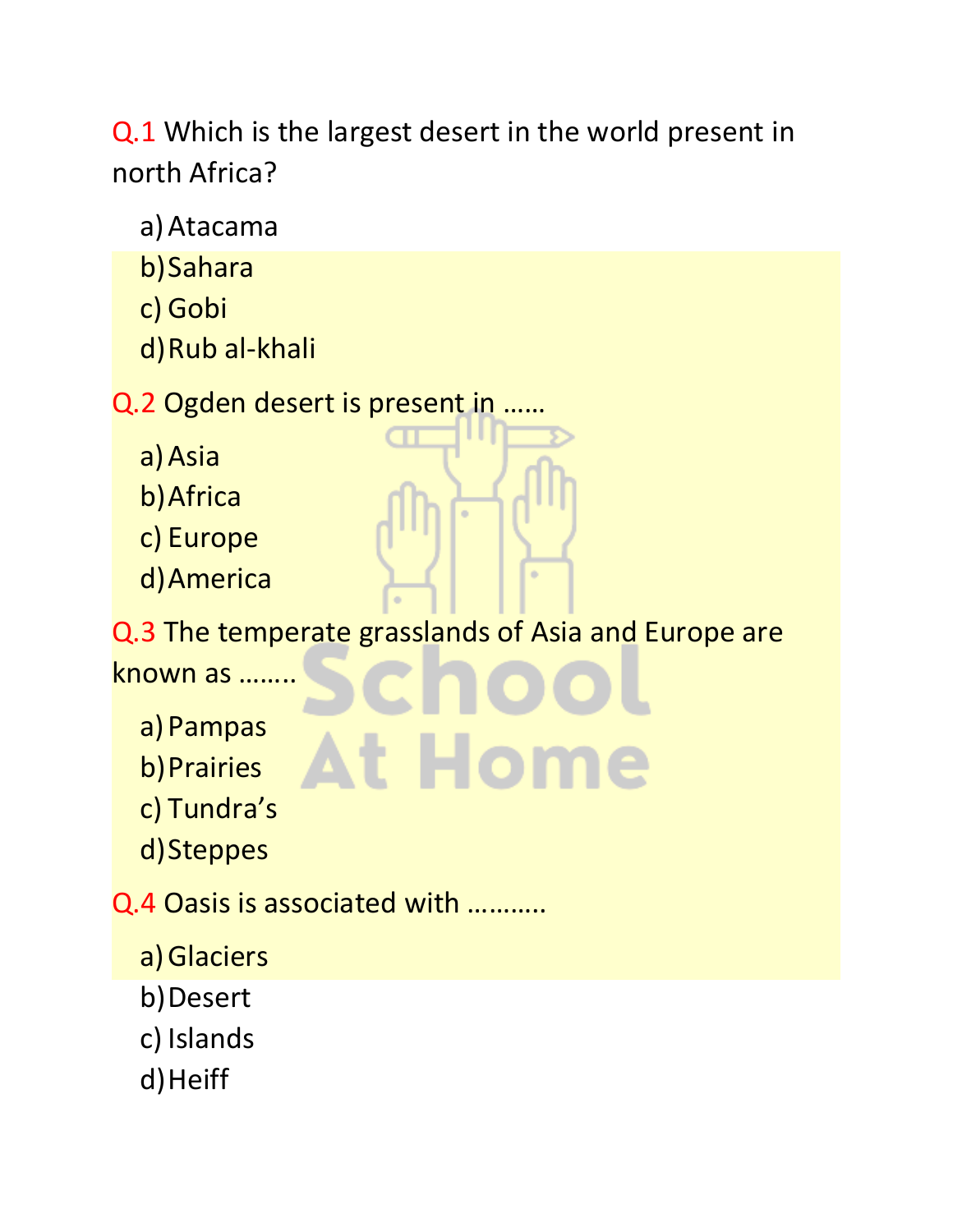Q.5 Dasht-e-Lut desert is located in ………….

- a)China
- b)Libya
- c) Turkmenistan
- d)Iran

Q.6 Down plains are grassland plains present in ………..

- a)USA
- b) New Zealand
- c) Australia
- d)Russia
- Q.7 Canterbury plains are present in .....
	- a) New Zealand
	- b)Australia
	- c) Russia
	- d)USA

Q.8 Grassland plains present in Argentina are called ………

- a) Prairies
- b)Compass
- c) Steppes
- d)Pampas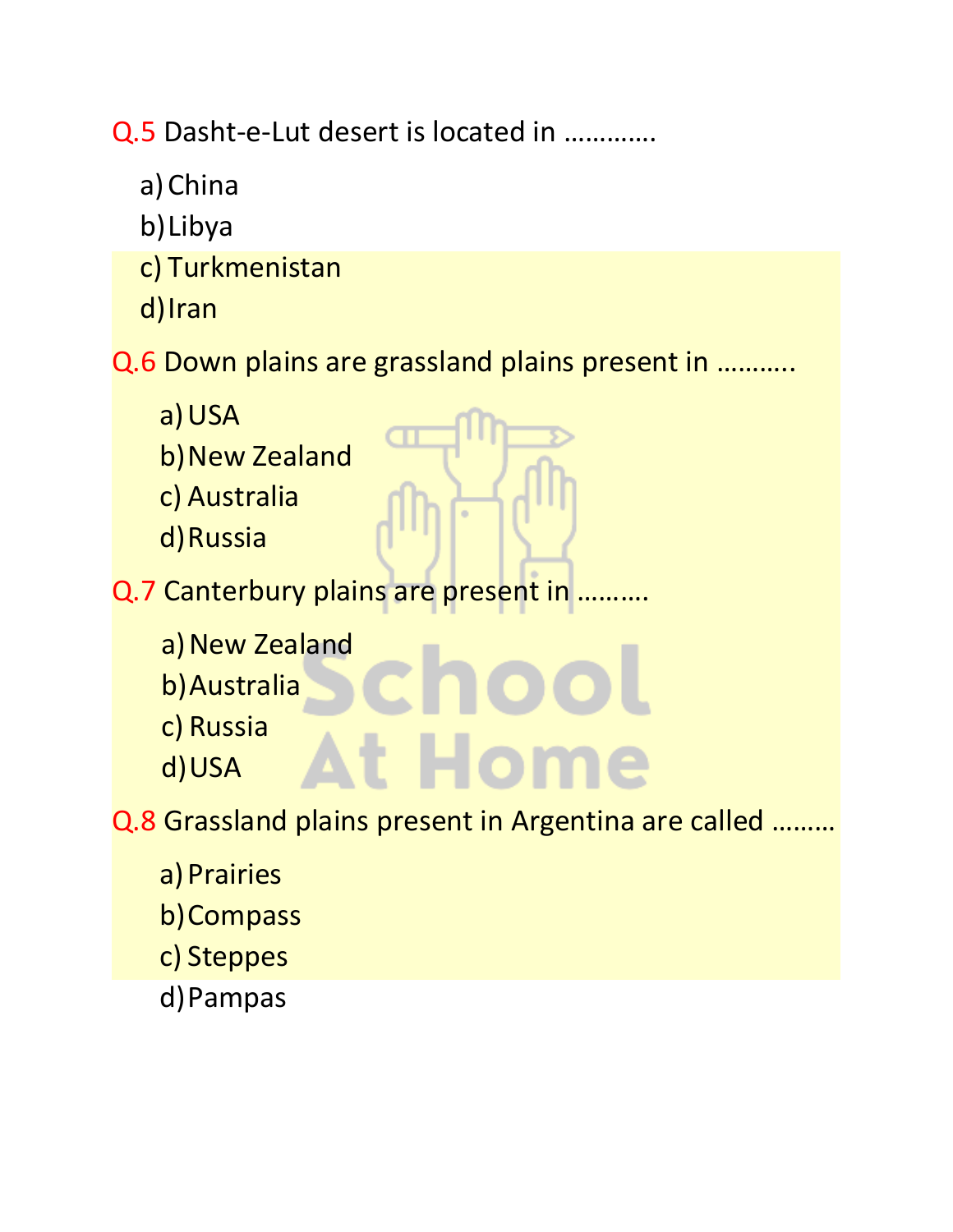Q.9 Sonoran is a desert present in …………

a)China b)Mexico c) Australia d)India Q.10 Great Victoria Desert is present in ………… a) New Zealand b)England c) Australia d)South Africa Q.11 Simpson desert is present in .. a)USA icho b)UK **At Home** c) Morocco d)Australia Q.12 Gibson desert is present in ………… a)Australia b)USA c) France d)Ethiopia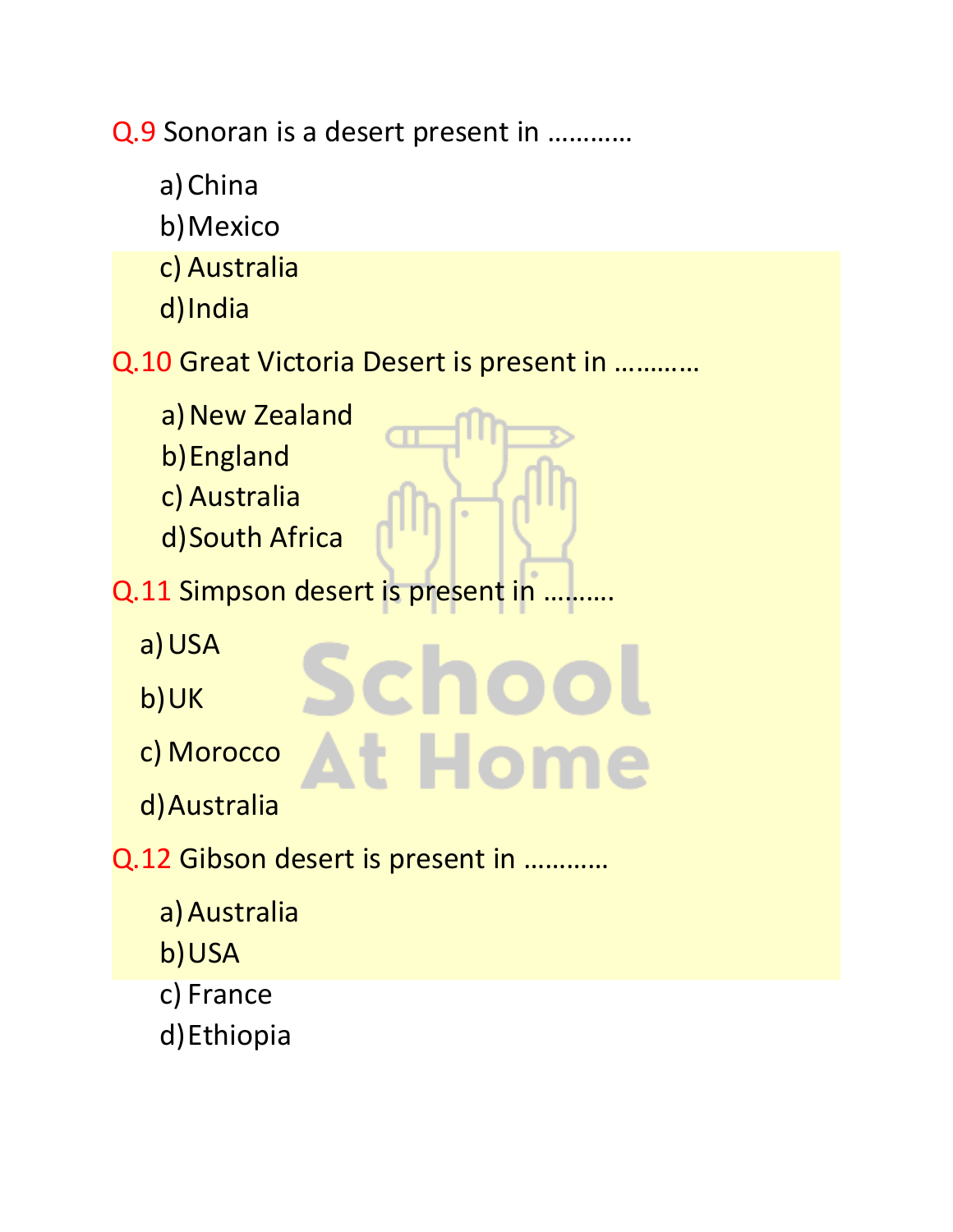Q.13 The grassland of Asia is called ………..

- a) Downs
- b)Veld
- c) Pampas
- d)Steppes
- Q.14 Atacama Desert is located in ……….
	- a)Chile
	- b)China
	- c) Japan
	- d)Peru

Q.15 Area dominated by trees and shrubs is commonly

- known as ……..
	- a)Woodland At Home
	- b)forest
	- c) Shrub land
	- d)Greenland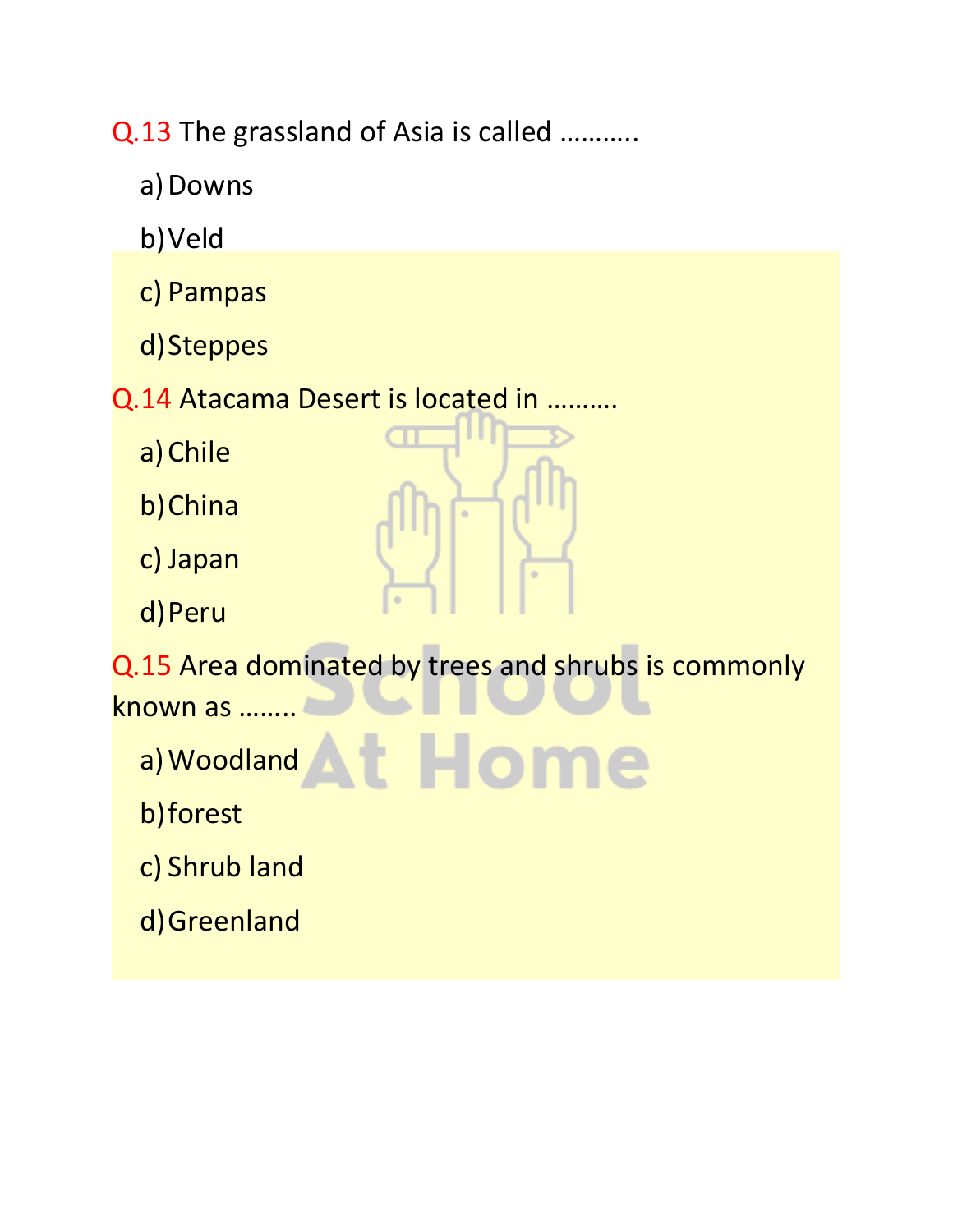Q.16 How many types of the desert are in the world?

- a)3
- $b)4$
- c) 6
- d)7

Q.17 The second largest desert of the world is ………

t Ho

- a) Arabian Desert
- b)Gobi Desert
- c) Solomon Desert
- d)Namibian Desert
- Q.18 Maja way desert is located in ..
	- a)Australia
	- b)Egypt
	- c) USA
	- d)UK

Q.19 Namibian desert is situated in ………

- a)China
- b)Libya
- c) North Africa
- d)None of these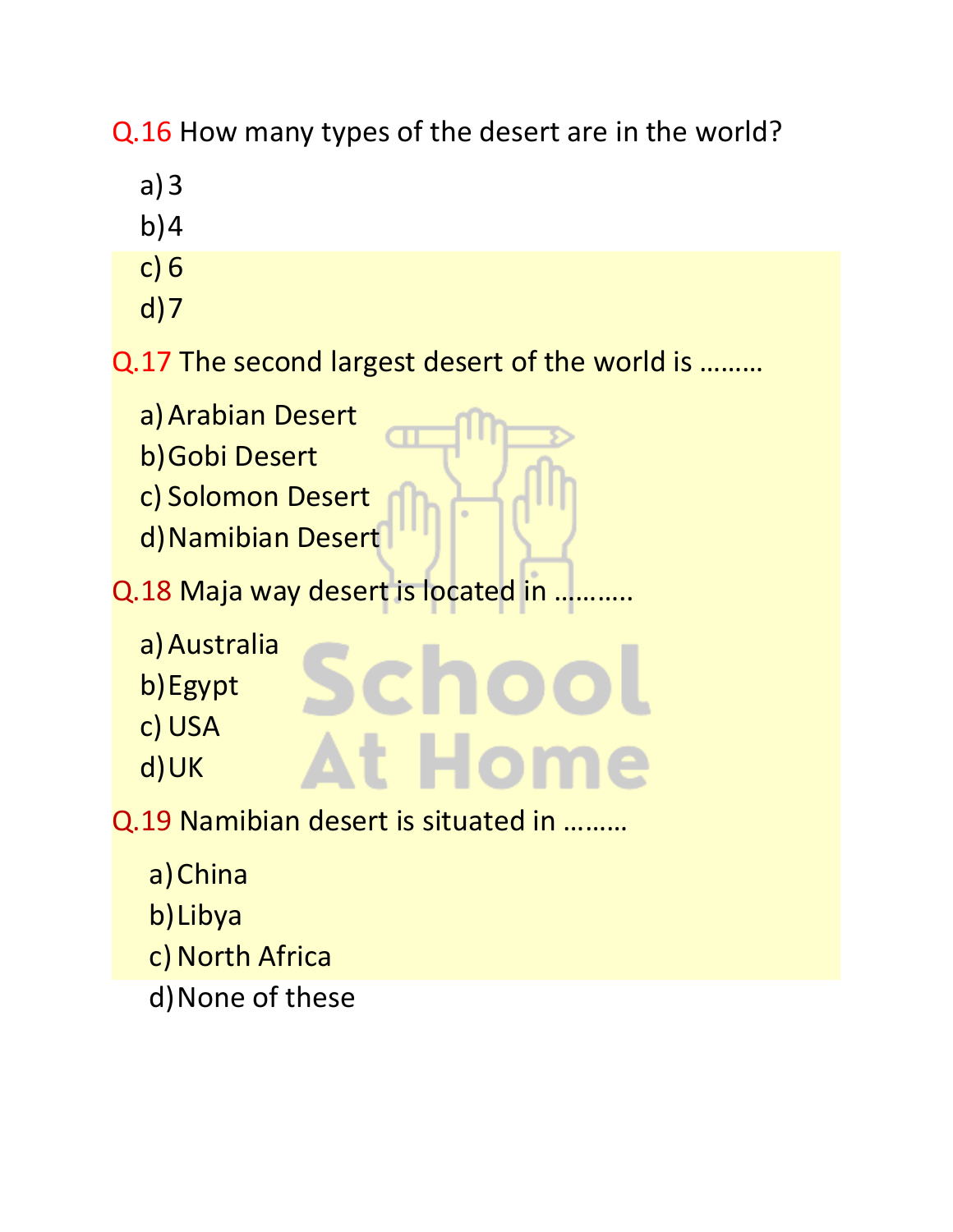Q.20 Gobi Desert is situated in ………….

- a) Mongolia
- b)India
- c) Russia
- d)Syria
- Q.21 Rub' al-Khali is the name of ………
	- a) Lake
	- b)Plain
	- c) Desert
	- d)River
- Q.22 Taklimakan desert is located in ..
	- a) Mongolia
	- b)China
	- c) Kazakhstan
	- d)Russia

Q.23 What is the rank of Thar desert in the world (area wise)?

- a) 8<sup>th</sup>
- b)9<sup>th</sup>
- c)  $10<sup>th</sup>$
- $d$ )11<sup>th</sup>